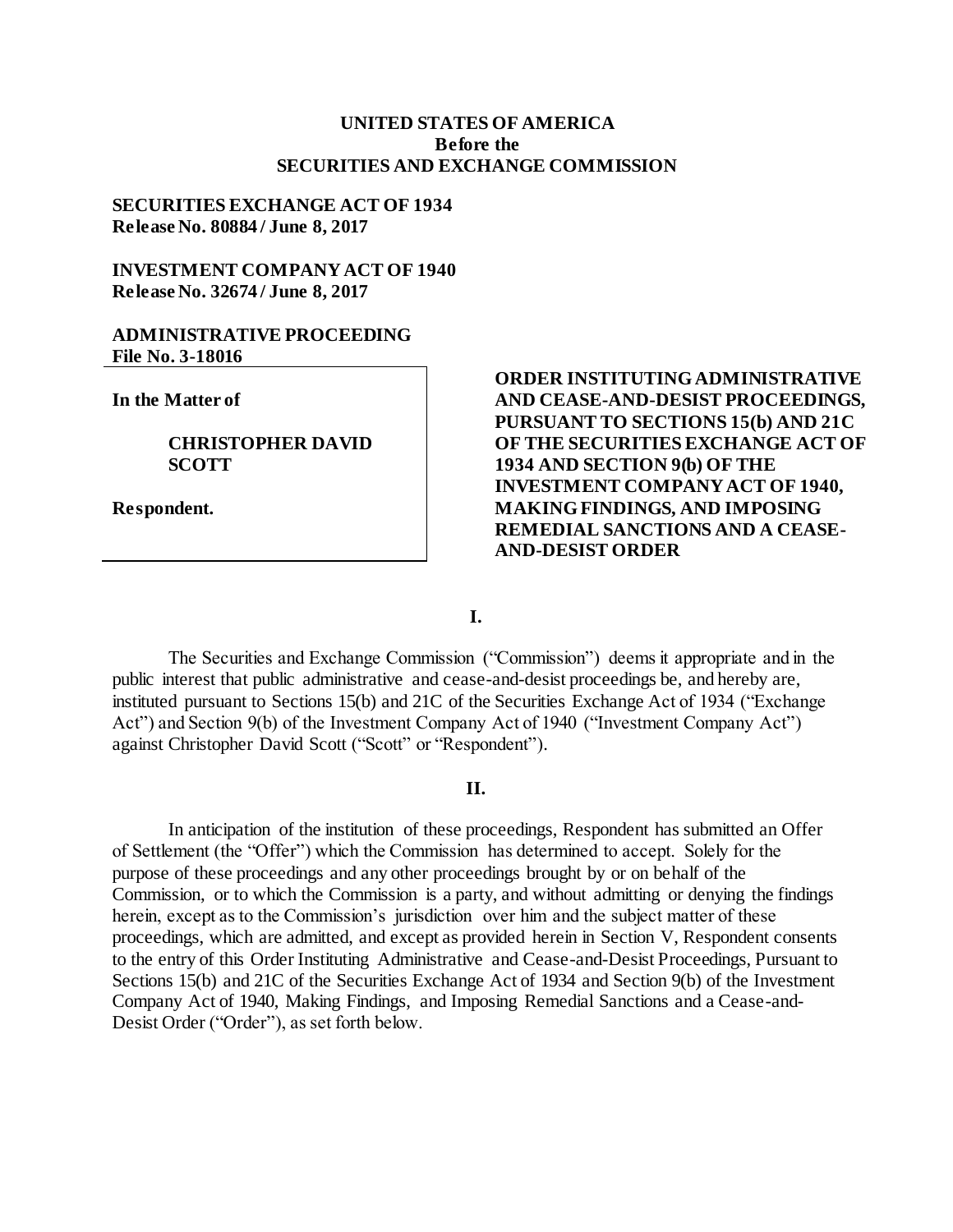On the basis of this Order and Respondent's Offer, the Commission finds<sup>1</sup> that:

### **SUMMARY**

These proceedings arise out of Scott's violation of a Commission order issued on June 3, 2013 in *In the Matter of Christopher Scott*, Exchange Act Release No. 69687 which barred Scott from association with any broker-dealer with a right to reapply for association after five (5) years. Scott violated this order by associating with a broker-dealer between June 2013 and April 2016.

# **RESPONDENT**

1. Christopher David Scott, 42, is a resident of Laguna Niguel, California. From approximately October 2009 to April 2016, Respondent was associated with a broker-dealer ("Broker-Dealer Firm").<sup>2</sup>

# **FACTS**

2. Respondent was the Chief Compliance Officer and a registered representative at Westcap Securities, Inc. ("Westcap") from November 2002 to March 2007.<sup>3</sup>

3. On May 21, 2013, a final judgment was entered by consent against Scott, permanently enjoining him from future violations of Sections  $5(a)$ ,  $5(c)$  and  $17(a)$  of the Securities Act of 1933 ("Securities Act") and Section 10(b) of the Exchange Act and Rule 10b-5 thereunder, in the civil action entitled *Securities and Exchange Commission v. Chris Scott et al.* in the United States District Court for the Central District of California.

4. Among other things, the Commission's complaint against Scott alleges that, from at least early 2006 through late 2007, Scott and an entity he controlled, engaged in a series of unlawful unregistered offerings for the common stock of four microcap companies.

5. In connection with the entry of the injunction above and pursuant to Exchange Act Section 15(b)(6)(A), the Commission issued an order barring Scott from association with a brokerdealer with the right to reapply after five years (the "Commission Order").

6. On May 31, 2013 – ostensibly to comply with the soon-to-be entered June 3, 2013 Commission Order – Scott resigned from all of his roles at the Broker-Dealer Firm, including as the Chief Executive Officer, Chief Financial Officer, and Financial and Operations Principal ("FinOP").

l

<sup>1</sup> The findings herein are made pursuant to Respondent's Offer of Settlement and are not binding on any other person or entity in this or any other proceeding.

<sup>2</sup> As of December 14, 2016, Broker-Dealer Firm is no longer a registered broker-dealer, never had any customers, and never conducted any securities trades on behalf of customers at any time.

<sup>&</sup>lt;sup>3</sup> Westcap is no longer a registered broker-dealer.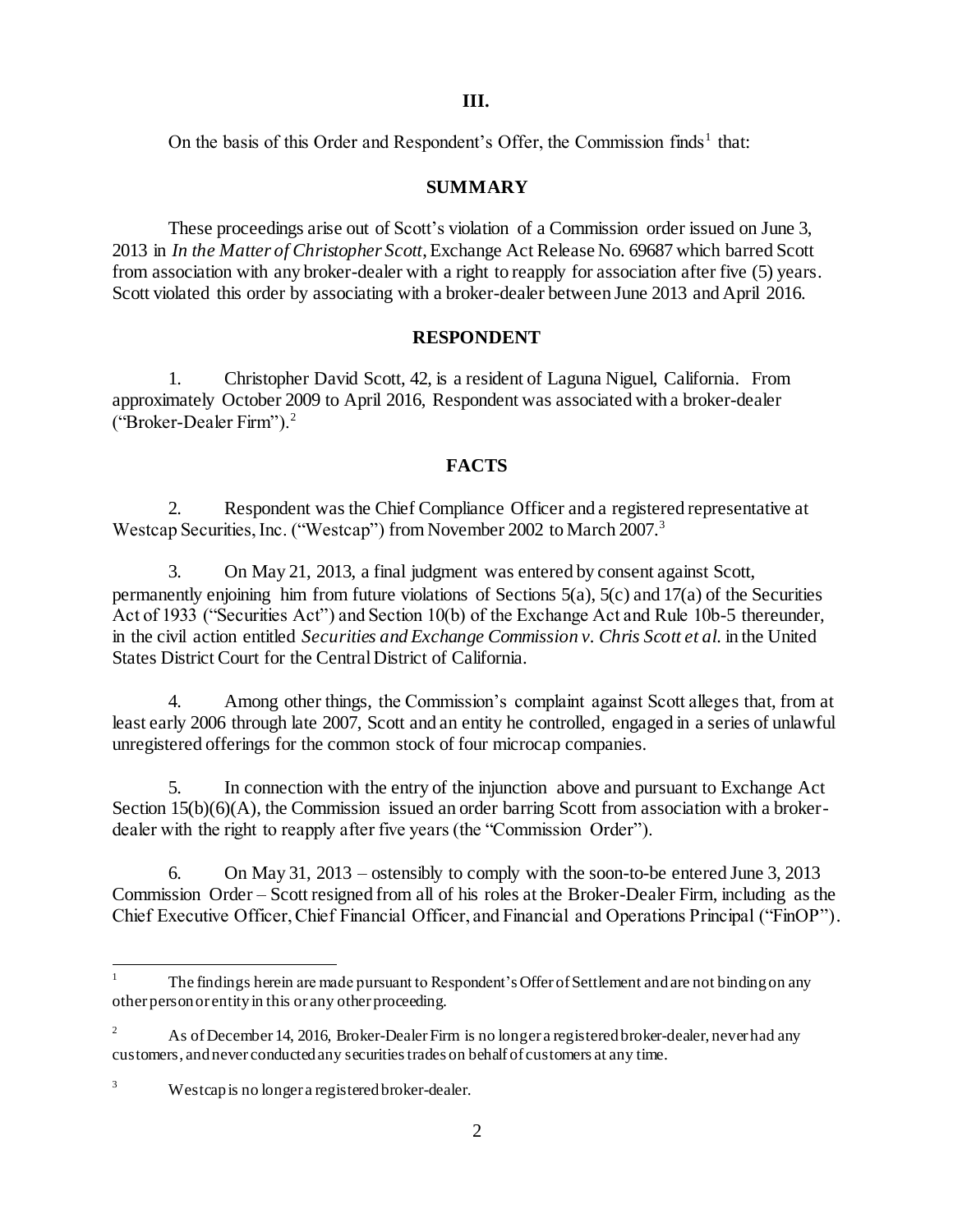7. The very next day (June 1, 2013), however, Scott signed a consulting agreement with Broker-Dealer Firm to undertake certain tasks, as described below.

8. For nearly three years from June 2013 to April 2016, Scott continued to run the dayto-day operations for the Broker-Dealer Firm. In particular, Scott assisted the Broker-Dealer Firm's FinOp in preparing the firm's monthly financial statements, net capital computation, and FOCUS filings. Scott consulted with the owner to ensure that the owner deposited sufficient funds to pay the expenses each month of the Broker-Dealer Firm and consulted about a possible sale of Broker-Dealer Firm. Moreover, Scott maintained a Broker-Dealer Firm email account and signed emails with a Broker-Dealer Firm signature address.

9. From June 2013 to April 2016, Scott was a "person associated with a broker or dealer" as that term is defined in Section  $3(a)(18)$  of the Exchange Act,<sup>4</sup> with respect to Broker-Dealer Firm.

10. Accordingly, Scott violated the Commission Order barring him from association with a broker-dealer with the right to reapply for association after five years.

# **VIOLATION**

11. As a result of the conduct described above, Respondent will fully<sup>5</sup> violated Exchange Act Section 15(b)(6)(B)(i). Exchange Act Section 15(b)(6)(B)(i) makes it unlawful for any person as to whom an order under Exchange Act Section  $15(b)(6)(A)$  is in effect – without the consent of the Commission – willfully to become, or to be, associated with a broker or dealer in contravention of such an order.

#### **IV.**

In view of the foregoing, the Commission deems it appropriate and in the public interest to impose the sanctions agreed to in Respondent's Offer.

Accordingly, pursuant to Sections 15(b) and 21C of the Exchange Act and Section 9(b) of the Investment Company Act, it is hereby ORDERED that:

A. Respondent cease and desist from committing or causing any violations and any future violations of Exchange Act Section  $15(b)(6)(B)(i)$ .

j

<sup>4</sup> Section 3(a)(18) of the Exchange Act defines the term "person associated with a broker or dealer" to mean "any partner, officer, director, or branch manager of such broker or dealer (or any person occupying a similar status or performing similar functions), any person directly or indirectly controlling, controlled by, or under common control with such broker or dealer, or any employee of such broker or dealer, except that any person associated with a broker or dealer whose functions are solely clerical or ministerial shall not be included in the meaning of such term for purposes of section 15(b) of this title (other than paragraph (6) thereof)."

<sup>&</sup>lt;sup>5</sup> A willful violation of the securities laws means merely "that the person charged with the duty knows what he is doing.'" *Wonsover v. SEC*, 205 F.3d 408, 414 (D.C. Cir. 2000) (quoting *Hughes v. SEC*, 174 F.2d 969, 977 (D.C. Cir. 1949)). There is no requirement that the actor '"also be aware that he is violating one ofthe Rules or Acts.'" *Id*. (quoting *Gearhart & Otis, Inc. v. SEC*, 348 F.2d 798, 803 (D.C. Cir. 1965)).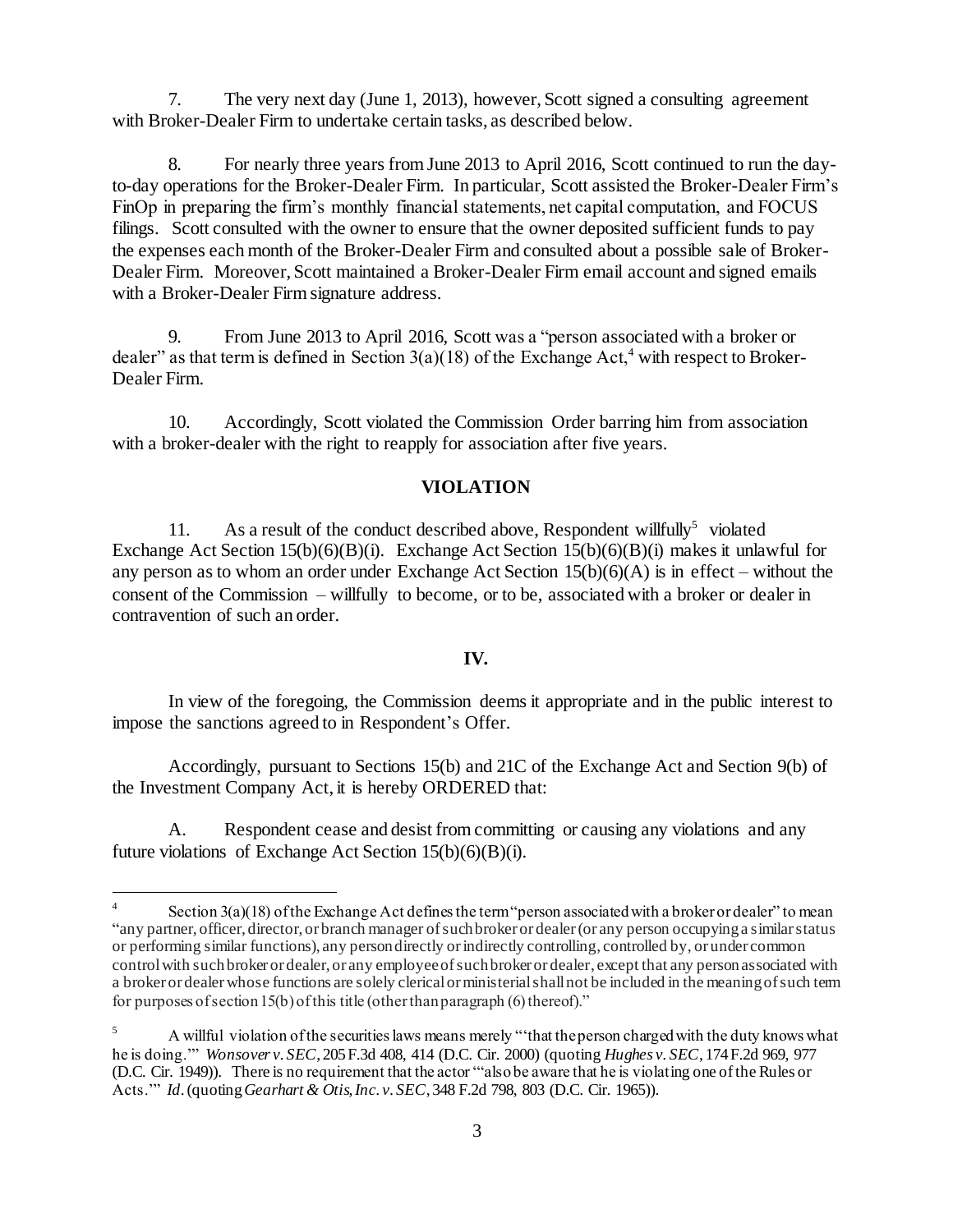### B. Respondent be, and hereby is:

barred from association with any broker, dealer, investment adviser, municipal securities dealer, municipal advisor, transfer agent, or nationally recognized statistical rating organization;

prohibited from serving or acting as an employee, officer, director, member of an advisory board, investment adviser or depositor of, or principal underwriter for, a registered investment company or affiliated person of such investment adviser, depositor, or principal underwriter; and

barred from participating in any offering of a penny stock, including: acting as a promoter, finder, consultant, agent or other person who engages in activities with a broker, dealer or issuer for purposes of the issuance or trading in any penny stock, or inducing or attempting to induce the purchase or sale of any penny stock.

Any reapplication for association by the Respondent will be subject to the applicable laws and regulations governing the reentry process, and reentry may be conditioned upon a number of factors, including, but not limited to, the satisfaction of any or all of the following: (a) any disgorgement ordered against the Respondent, whether or not the Commission has fully or partially waived payment of such disgorgement; (b) any arbitration award related to the conduct that served as the basis for the Commission order; (c) any self-regulatory organization arbitration award to a customer, whether or not related to the conduct that served as the basis for the Commission order; and (d) any restitution order by a self-regulatory organization, whether or not related to the conduct that served as the basis for the Commission order.

C. Respondent shall pay disgorgement of \$23,000, prejudgment interest of \$774, and civil penalties of \$7,000 for a total of \$30,774 to the Securities and Exchange Commission for transfer to the general fund of the United States Treasury, subject to Exchange Act Section 21F(g)(3). Payment shall be made in the following installments: (i)  $$10,774$  within fifteen (15) days of the entry of this Order; (ii) \$5,000 within ninety days of this Order; (iii) \$5,000 within onehundred-eighty (180) days of the entry of this Order; (iv) \$5,000 within two-hundred seventy (270) days of this Order; and (v) \$5,000 within three-hundred-sixty-five (365) days of the entry of this Order. If any payment is not made by the date the payment is required by this Order, the entire outstanding balance of disgorgement, prejudgment interest, and civil penalties, plus any additional interest accrued pursuant to 31 U.S.C. §3717 and SEC Rule of Practice 600, shall be due and payable immediately, without further application.

- D. Payment must be made in one of the following ways:
	- (1) Respondent may transmit payment electronically to the Commission, which will provide detailed ACH transfer/Fedwire instructions upon request;
	- (2) Respondent may make direct payment from a bank account via Pay.gov through the SEC website a[t http://www.sec.gov/about/offices/ofm.htm;](http://www.sec.gov/about/offices/ofm.htm) or